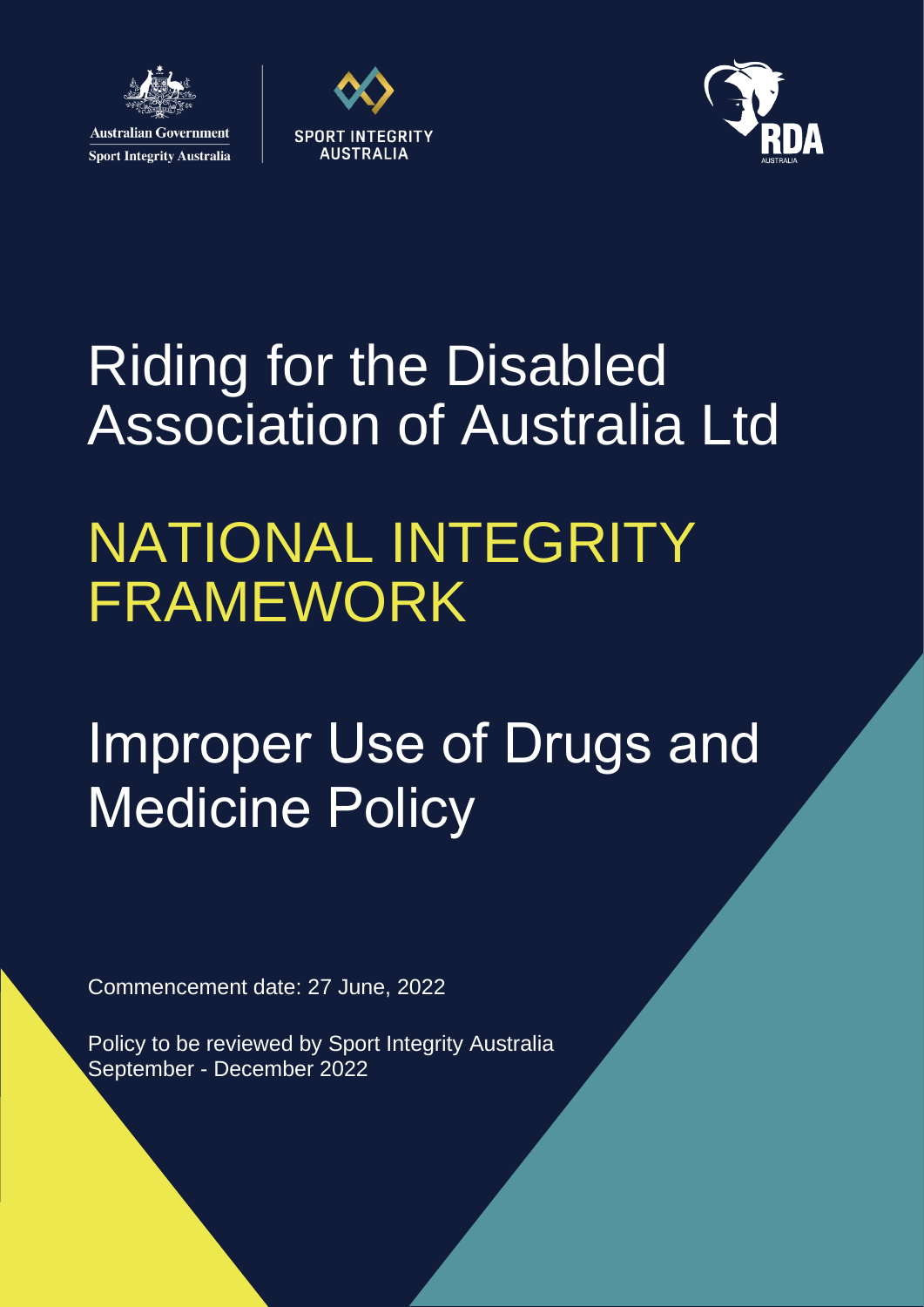

# **TABLE OF CONTENTS**

| <u>1.</u>      | <b>Definitions</b>                                         | $\mathbf{1}$            |
|----------------|------------------------------------------------------------|-------------------------|
| 2.             | <b>Jurisdiction</b>                                        | $\mathbf{3}$            |
| 3 <sub>1</sub> | <b>Obligations</b>                                         | $\overline{\mathbf{3}}$ |
| 3.1            | <b>Illegal Drugs</b>                                       | 3                       |
| 3.2            | Sport Science and Sport Medicine Personnel                 | 3                       |
| 3.3            | Medication                                                 | 3                       |
| 3.4            | Injections                                                 | 3                       |
| 3.5            | Supplements                                                | 4                       |
| 4.             | <b>Prohibited Conduct</b>                                  | 5                       |
| 4.1            | <b>Prohibited Conduct of Relevant Persons</b>              | 5                       |
| 4.2            | <b>Prohibited Conduct of Relevant Athletes</b>             | 5                       |
| 4.3            | Prohibited Conduct of Relevant Personnel                   | 5                       |
| 4.4            | Prohibited Conduct of Relevant Organisations               | $\mathbf 5$             |
| 5 <sub>1</sub> | <b>Additional Obligations</b>                              | $\sqrt{5}$              |
| 5.1            | No publishing or transmitting certain Illegal Drug content | 5                       |
| 5.2            | Reporting                                                  | $\sqrt{5}$              |
| 6.             | <b>Complaints, Disputes &amp; Discipline Policy</b>        | $\overline{\mathbf{5}}$ |
| <u>7.</u>      | <b>National Integrity Framework</b>                        | $\overline{\mathbf{5}}$ |
| 8.             | <b>Other Matters</b>                                       | $6\phantom{1}$          |
| 8.1            | Legitimate therapeutic purpose                             | 6                       |
| 8.2            | Patient confidentiality                                    | 6                       |
| 8.3            | Lifesaving medical treatment                               | 6                       |
| 8.4            | Support                                                    | 6                       |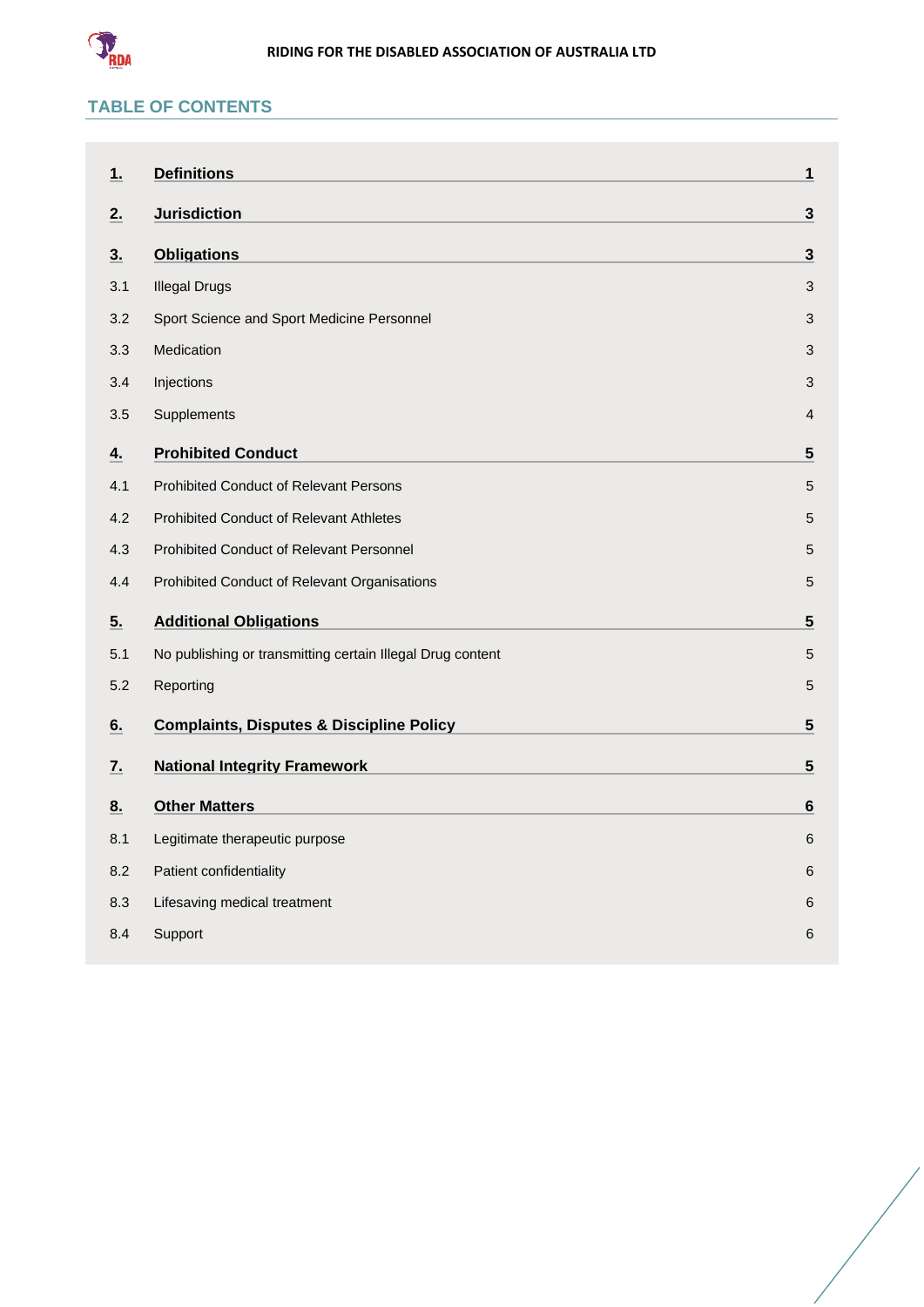

#### **SUMMARY**

- There is an increasing concern about the improper use of drugs and medicine in sport.
- Riding for the Disabled Association Australia (RDAA) is committed to the health, safety, and wellbeing of Relevant Persons and to providing a safe and clean environment for Participants in Riding for the Disabled, including by ensuring that science and medicine services are provided to athletes by appropriately qualified and supervised staff that are subject to the National Integrity Framework.
- Illegal Drugs represent a widespread community problem and can pose a serious health issue for individuals. RDAA is aware of the availability and the prevalence of use of Illegal Drugs and seeks to deter Relevant Persons from the use of such substances.
- The use of Illegal Drugs has a significant impact on the culture of sporting environments and the performance of individuals. Such use also brings Participants, RDAA and Riding for the Disabled into disrepute and does not provide a positive example for members of the community that may view our athletes as role models.
- The purpose of this Policy is to provide a framework to:
	- o address and deter any unlawful distribution and use of Illegal Drugs in connection with Riding for the Disabled;
	- $\circ$  aim to reduce the harm caused by Illegal Drugs to Relevant Persons and the broader community;
	- o ensure that appropriately qualified personnel are appointed to provide science and medicine services to athletes within Riding for the Disabled; and
	- $\circ$  ensure that injections are only administered to athletes within Riding for the Disabled as part of appropriate medical treatment.
- The Australia Institute of Sport (AIS) leads the sport sector in best practice for Sport Science and Sport Medicine and works collaboratively with Sport Integrity Australia in relation to compliance with policy and standards relating to Sport Science and Sport Medicine.

#### <span id="page-2-0"></span>**1. Definitions**

 $\overline{\phantom{a}}$ 

Defined terms not otherwise defined in this Policy have the meaning given to them in the National Integrity Framework. In this Policy, the following words have the corresponding meaning:

**AIS Sports Science Sports Medicine Practitioner Minimum Standards** mean the mandatory minimum standards for sports science and sports medicine staff and contractors engaged to deliver services in those disciplines as published and amended by the AIS from time to time and available [here.](https://www.ais.gov.au/position_statements#ais_sports_science_sports_medicine_practitioner_minimum_standards)

**Chief Medical Officer** is the Medical Practitioner appointed by RDAA to advise and lead medical services for Riding for the Disabled. 1

**Health Professional** means a person who is listed as a health professional with the Australian Health Practitioner Regulatory Agency.

**Health Professional authorised to administer injections** means a Health Professional who is permitted under their registration and scope of practice to perform an injection. This may include Medical Practitioners, pharmacists, dentists, nurses, and paramedics currently registered with the relevant professional board in that field.

**Illegal Drug** means any substance listed under Schedule 9 and 10 of the current Commonwealth Poisons Standard, as well as any substance listed in [Schedule 1 of the Criminal Code Regulations 2019 \(CT\),](https://www.legislation.gov.au/Details/F2020C00785) as well as those substances howsoever proscribed under relevant state or territory legislation, as amended from time to time.

**Medical Practitioner** means a person registered in the medical doctor category by the Australian Health Practitioner Regulation Agency with no restrictions on practice.

<sup>1</sup> This Policy does not require <NSO> to appoint a Chief Medical Officer, however <NSO> will still be required to fulfil some of the corresponding duties of a Chief Medical Officer as specifically detailed in this Policy if one is not appointed.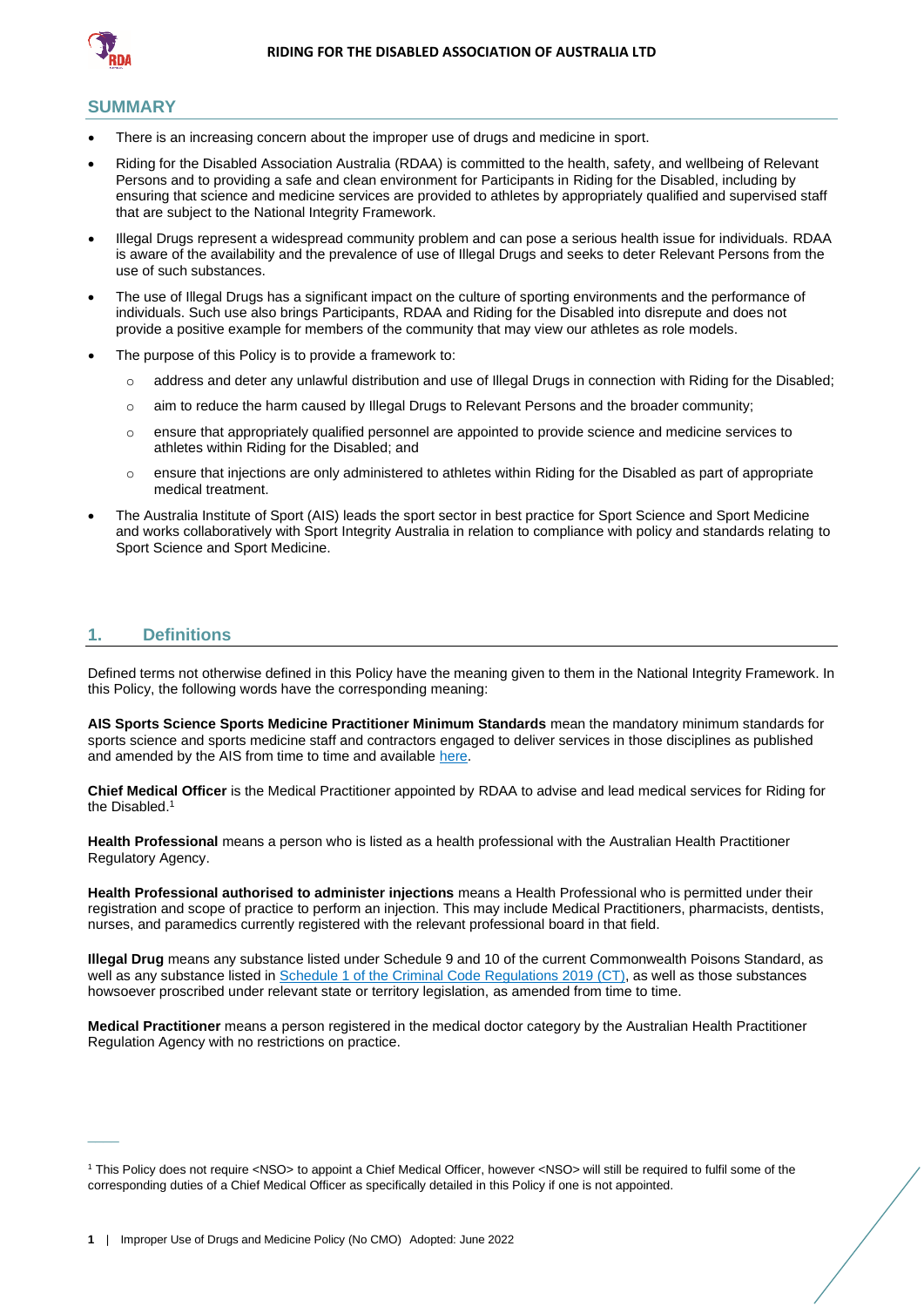

#### **RIDING FOR THE DISABLED ASSOCIATION OF AUSTRALIA LTD**

**Medications** include substances that are classified by the Therapeutic Goods Administration (TGA) as a therapeutic good (listed under Schedules 1-8 of the current Commonwealth Poisons Standard), which are ingested, infused, inhaled, injected, inserted, or absorbed by the human body. They may take the form of pills, tablets, capsules, liquids, creams, gels, injectable liquids, sprays, adhesive patches, infusions, inhaled powders, vapours or liquids, pessaries, or suppositories.

**Policy** means this Improper Use of Drugs and Medicine Policy.

Possession means the actual, physical Possession, or the constructive Possession of an Illegal Drug<sup>2</sup>.

**Prohibited Conduct** means conduct proscribed at clause [4.1](#page-6-1) of this Policy.

**Relevant Athlete** means:

- (a) International-Level Athletes which means Athletes who compete in sport at the international level, as determined by each International Federation, consistent with the International Standard for Testing and Investigations;
- (b) National-Level Athletes which means:
	- i. an Athlete in the Sport Integrity Australia CEO's Registered Testing Pool, National Testing Pool, or Domestic Testing Pool; or
	- ii. an Athlete who participates in or prepares for a sporting event or sporting competition declared under clause 1.05A of the NAD scheme and published on the Sport Integrity Australia website.

#### **Relevant Personnel** means:

- (a) Coaches;
- (b) Employees;
- (c) Medical Practitioners;
- (d) Officials;

 $\overline{\phantom{a}}$ 

- (e) Sports Science Sports Medicine Personnel;
- (f) Support Personnel; and
- (g) Any other person who has agreed to be bound by this Policy (other than an Athlete).

**Supplement** includes any synthetic or natural chemical in the form of a formulated food, a tablet, capsule, gummy, liquid, tincture, or powder that is ingested, infused, inhaled, injected, inserted, or absorbed by the human body for the intended purpose of enhancing health and function, including athletic performance. This includes Dietary Supplements and Non-Compliant Supplements 3 .

**Dietary Supplement** includes any supplement which is ingested and is compliant with the Australia New Zealand Food Standards Code or the Therapeutic Goods Act.

**Non-Compliant Supplement** includes any supplement which is not a compliant medicine or food. Foods which are compliant with the Australia New Zealand Food Standards Code are excluded. Medicines which are compliant with the Therapeutic Goods Act are excluded.

**Traffic/Trafficking** means selling, giving, transporting, sending, delivering or distributing (or Possessing for any such purpose) an Illegal Drug (either physically or by any electronic or other means) by a Relevant Person to any third party; provided, however, this definition shall not include the actions of a "bona fide" Medical Practitioner involving an Illegal Drug used for genuine and legal therapeutic purposes or other acceptable justification.

<sup>&</sup>lt;sup>2</sup> Constructive possession refers to a situation where a Relevant Person has no hands-on custody of Illegal Drugs but has knowledge of the location of Illegal Drugs and the ability to exercise control/or a degree of control over them. For example, if the Relevant Person have stored drugs stored in a safety deposit box. Whilst the Relevant Person does not have actual physical custody of the Illegal Drugs, they have knowledge of the location of the Illegal Drugs and the ability to exercise control over them. Thus, under the legal doctrine of constructive possession, the Relevant Person is still considered in possession of the contents of their safety deposit box.

<sup>&</sup>lt;sup>3</sup> Sport Integrity Australia advises that no supplement is free from anti-doping risk.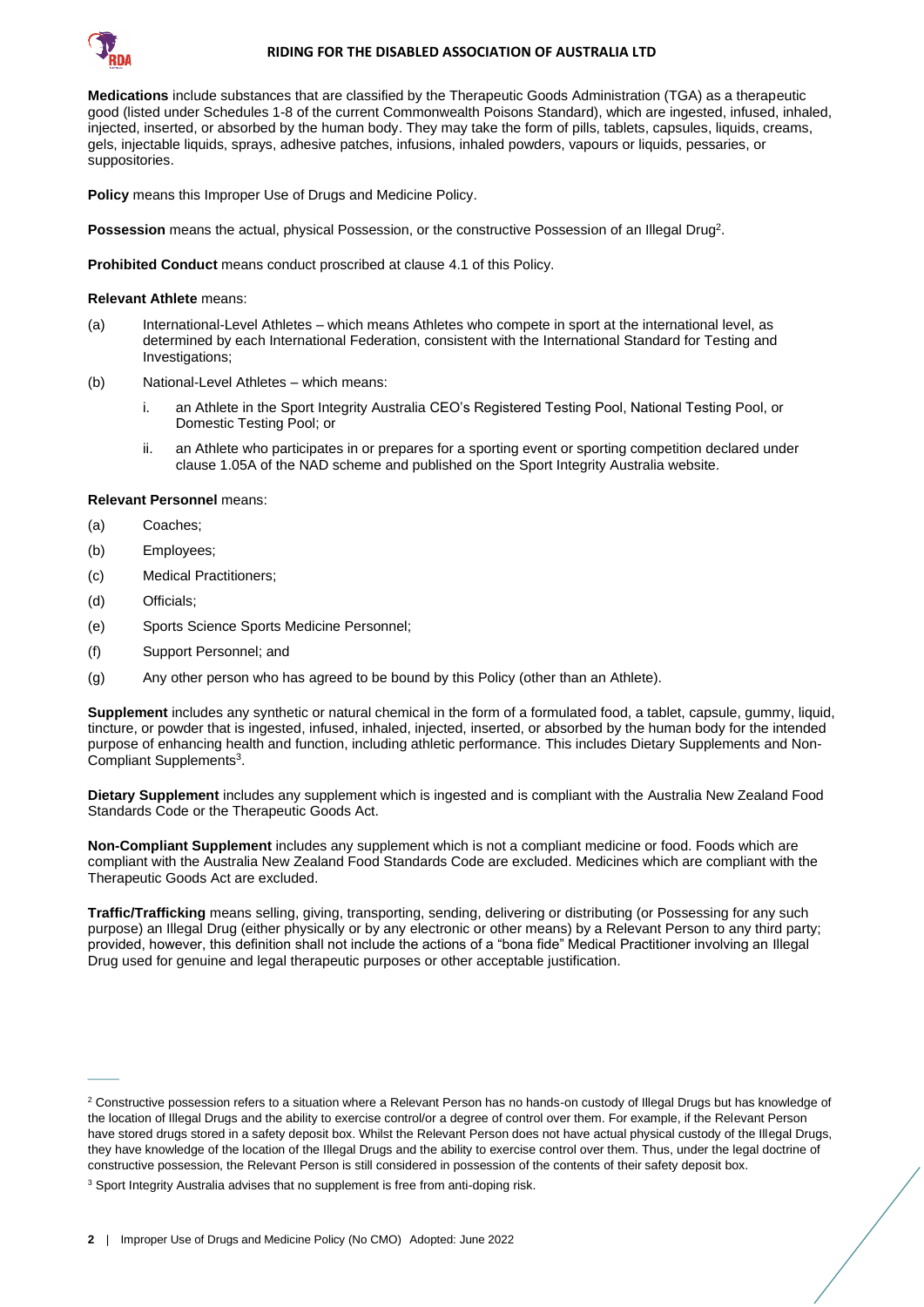

#### **RIDING FOR THE DISABLED ASSOCIATION OF AUSTRALIA LTD**

**TUE** or **Therapeutic Use Exemption** means an exemption that allows an athlete to use, for therapeutic purposes only, an otherwise prohibited substance or method (of administering a substance).

**Use** means the utilisation, ingestion, injection, or consumption by any means whatsoever of any Illegal Drug.

#### <span id="page-4-0"></span>**2. Jurisdiction**

This Policy applies to:

- (a) Relevant Persons; and
- <span id="page-4-1"></span>(b) Relevant Organisations.

### **3. Obligations**

#### <span id="page-4-2"></span>**3.1 Illegal Drugs**

Relevant Persons must not Use, Possess or Traffic Illegal Drugs.

#### <span id="page-4-3"></span>**3.2 Sport Science and Sport Medicine Personnel**

RDAA and Riding for the Disabled Organisations must, in the sports science and sports medicine fields:

- (a) only employ, or engage in a voluntary capacity, those individuals who:
	- (i) comply with the AIS Sports Science Sports Medicine Practitioner Minimum Standards; or
	- (ii) are a Chiropractor, Nurse, Osteopath or Paramedic who is registered with the Australian Health Practitioners Regulation Agency,

to work with Relevant Athletes;

- (b) employ or engage such individuals under a written document, which must incorporate compliance with the AIS Sports Science Sports Medicine Practitioner Minimum Standards as an obligation imposed on the relevant individual; and
- (c) ensure that educational or vocational qualifications, or applicable professional registrations, of all such individuals are verified, checked, and recorded at least annually.

#### <span id="page-4-4"></span>**3.3 Medication**

- (a) For Medications requiring a prescription, a Relevant Athlete must only use Medication prescribed to them personally and in the manner directed by a Medical Practitioner.
- (b) Relevant Athletes should refer to Global DRO websit[e here](https://globaldro.com/AU/search) or the Sport Integrity Australia App to assist them to determine whether Medications (prescription and non-prescription) are permitted for use in sport, have conditions associated with their use in sport or are prohibited. Medications with conditions or which are prohibited may be able to be taken if a TUE is sought and granted.
- (c) RDAA requires all Relevant Athletes to determine if they need an [in-advance](https://www.sportintegrity.gov.au/resources/therapeutic-use-exemption/advance-therapeutic-use-exemption) or [retroactive](https://www.sportintegrity.gov.au/resources/therapeutic-use-exemption/retroactive-therapeutic-use-exemption) TUE by referring to the Sport Integrity Australia websit[e here.](https://www.sportintegrity.gov.au/resources/therapeutic-use-exemption) Once determined the Relevant Athlete should comply with the relevant requirements.
- (d) Relevant Athletes should notify the Chief Medical Officer or person nominated by RDAA when Medications have been provided/prescribed by a Medical Practitioner not appointed by the RDAA or Riding for the Disabled Organisation. If at the relevant time RDAA does not have a Chief Medical Officer and has not nominated a person under this claus[e 3.3,](#page-4-4) Relevant Athletes are not required to provide information to RDAA about the medications they are taking.
- (e) Relevant Athletes must not use expired Medication.

#### <span id="page-4-5"></span>**3.4 Injections**

- (a) Relevant Personnel or Relevant Athletes with a documented medical condition requiring the possession of injection equipment must notify the Chief Medical Officer or nominated person of their condition, and subsequently be listed on the RDAA or Riding for the Disabled Organisation selfinjection register.
- <span id="page-4-6"></span>(b) If at the relevant time RDAA does not have a Chief Medical Officer and has not nominated a person under this clause [3.4](#page-4-5) to collect self-injection information, then the possession of hypodermic needles or other injection equipment by Relevant Athletes or Relevant Personnel should be authorised by a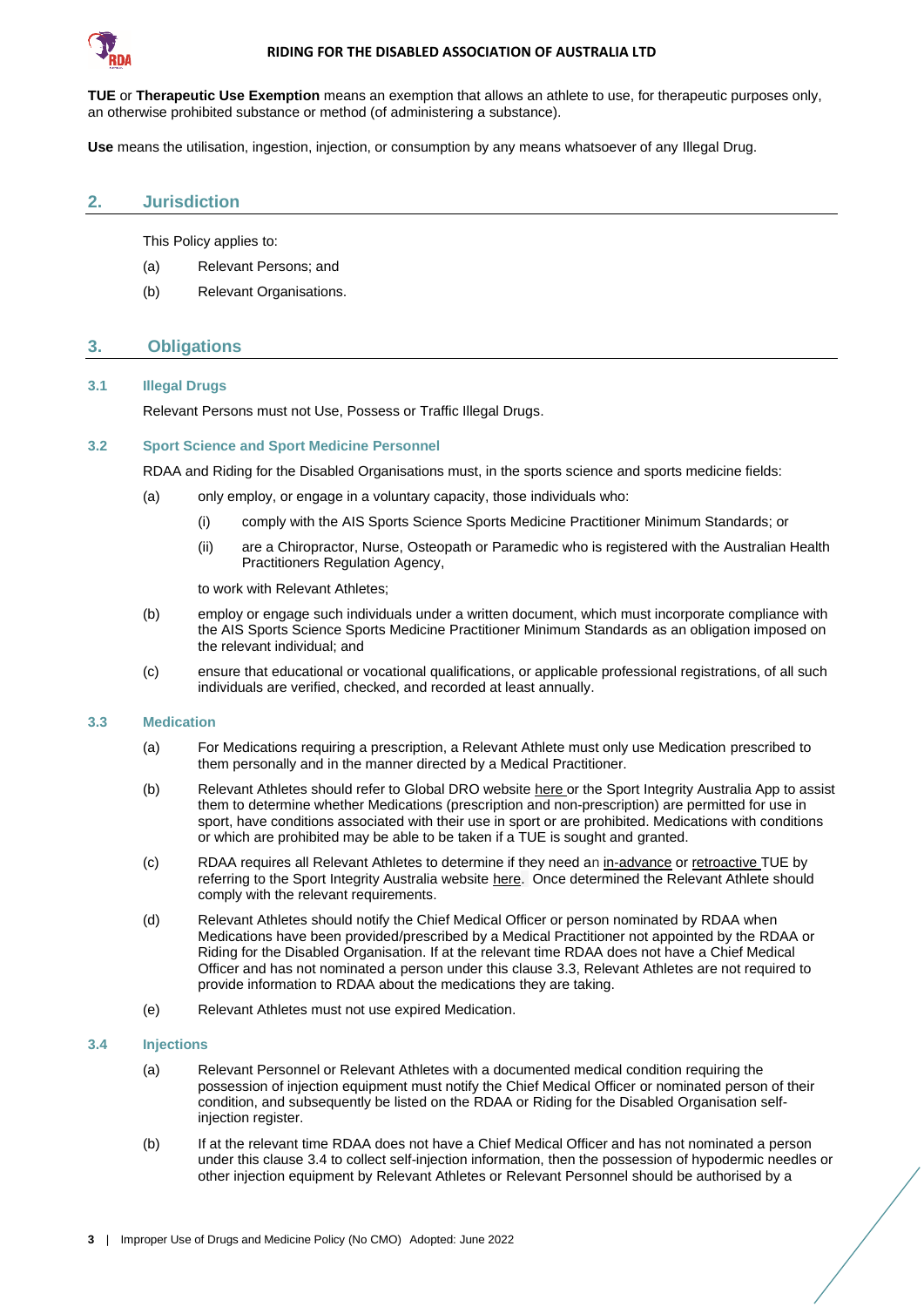

Medical Practitioner using the Self-Injection Declaration form (available on request) and submitted to and kept on record by the RDAA Integrity Manager.

- <span id="page-5-1"></span>(c) If a Relevant Athlete is unable to self-inject (for example due to age, impairment, or incapacity) then a carer<sup>4</sup> may also be listed on the self-injection register.
- <span id="page-5-4"></span>(d) Relevant Personnel and Relevant Athletes must not be in possession of any hypodermic needles or other injection equipment, unless:
	- (i) the individual is a Health Professional authorised to administer injections; or
	- (ii) the individual's possession has been authorised by the Chief Medical Officer or other Medical Practitioner and is listed on the RDAA or Riding for the Disabled Organisation self-injection register (or, if clause 3.[4\(b\)](#page-4-6) applies, the individual's possession has been authorised by a Medical Practitioner and reported to the RDAA Integrity Manager using a valid Self-Injection Declaration Form).
- <span id="page-5-5"></span>(e) Relevant Athletes must not self-inject any substance unless authorised to do so by the Chief Medical Officer or other Medical Practitioner for the treatment of a documented medical condition.
- <span id="page-5-2"></span>(f) Subject to clause 3.[4\(c\),](#page-5-1) Relevant Athletes must not allow any person other than a Health Professional authorised to administer injections or authorise carer to administer an injection to them. Any such injection must only be administered by a Health Professional authorised to administer injections or the authorised carer for a purpose permitted under this Policy.
- <span id="page-5-3"></span>(g) Relevant Personnel must only administer injections to Relevant Athletes if:
	- (i) the Relevant Personnel is a Health Professional authorised to administer injections or is an authorised carer for the Relevant Athlete; and
	- (ii) the injection is for a purpose permitted under this Policy.
- (h) For the purposes of clauses [3.4](#page-4-5)[\(f\)](#page-5-2) and [\(g\),](#page-5-3) the only purposes permitted under this Policy are where an injection is medically required for:
	- (i) vaccination purposes;
	- (ii) treatment of a documented medical condition; or
	- (iii) investigation of a suspected medical condition.

#### <span id="page-5-0"></span>**3.5 Supplements**

 $\overline{\phantom{a}}$ 

- (a) RDAA recognises that Dietary Supplements may be taken by Relevant Athletes and is committed to establishing a best practice approach and documented procedure for the use of Supplements, with a focus on safety and evidence-based use, given the risk that Supplements may contain substances included on the Prohibited List.
- (b) RDAA acknowledges the value of accredited third-party auditing programs to reduce the risk of Supplements containing substances included on the Prohibited List. RDAA warns that there is no guarantee that any Supplement is free from prohibited substances, despite any claims made by Supplement manufacturers or clearance by third party auditing companies.
- (c) RDAA adopts the AIS Sport Supplement Framework, which classifies Supplements into four categories according to their effectiveness, safety and current status on the Prohibited List and is available [here.](https://www.ais.gov.au/nutrition/supplements)
- (d) Supplements may only be used by Relevant Athletes in accordance with:
	- (i) this Policy; and
	- (ii) any documented procedure for the use of Supplements, as adopted by RDAA and Riding for the Disabled Organisation from time to time.
- <span id="page-5-6"></span>(e) Relevant Personnel must not supply or provide Non-compliant Supplements to a Relevant Athlete.

<sup>4</sup> Carers who are not the Relevant Athlete's parent or guardian must still obtain prior consent from a parent or guardian where required to do so by law or policy, including under the Child Safeguarding Policy.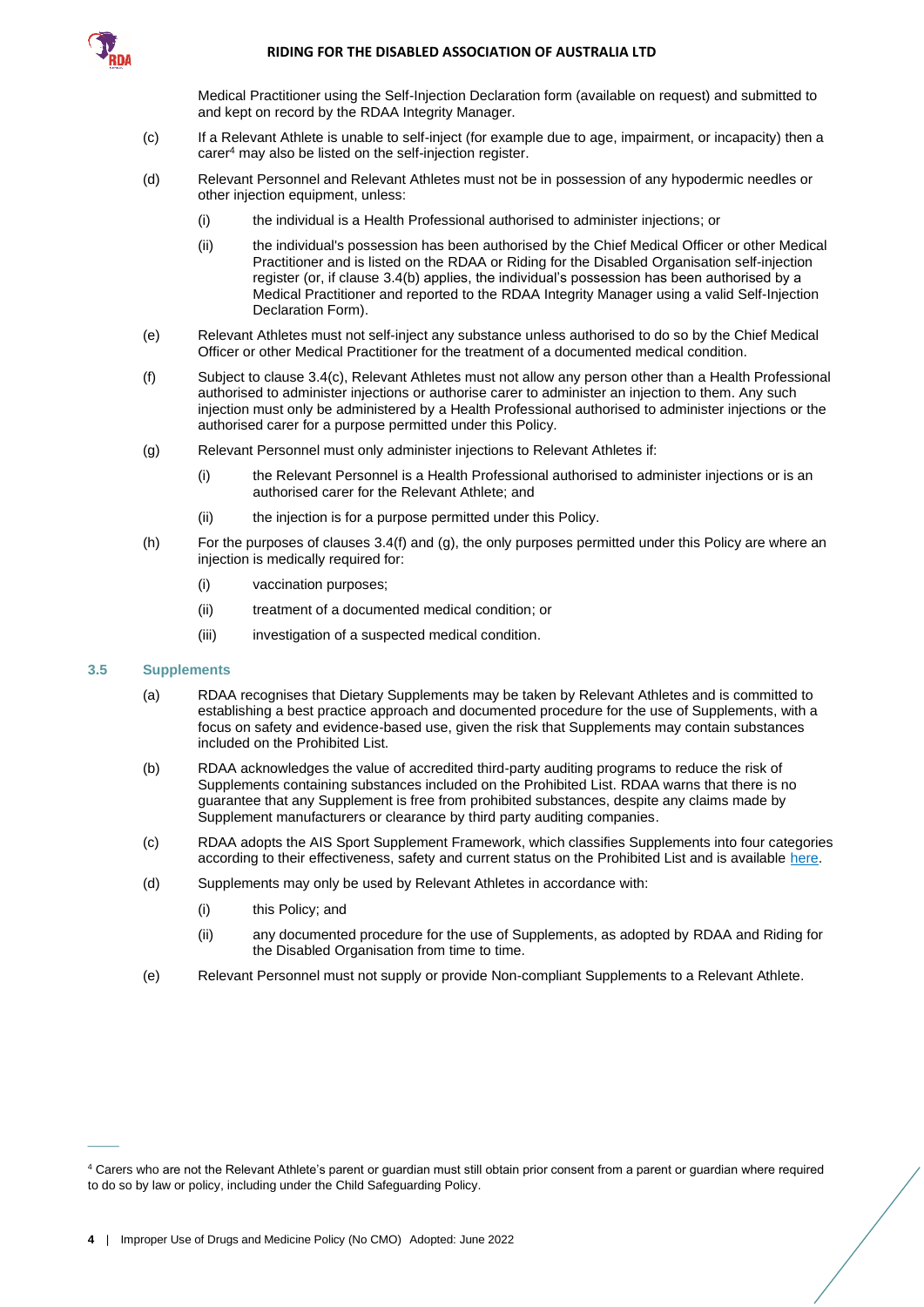

# <span id="page-6-0"></span>**4. Prohibited Conduct**

#### <span id="page-6-10"></span><span id="page-6-1"></span>**4.1 Prohibited Conduct of Relevant Persons**

A Relevant Person commits a breach of this Policy when they:

- (a) subject to clause [8.1:](#page-7-1)
	- (i) are convicted of any breach of a relevant state or territory or Commonwealth law relating to or involving an Illegal Drug; or
	- (ii) facilitate, administer, assist, aide, abet, encourage, induce, cover up or are in any way complicit in a breach of clauses [4.1\(a\)\(](#page-6-10)i), [4.2](#page-6-2) o[r 4.3;](#page-6-3) or
- (b) fail to report the matters outlined in clause [5.2.](#page-6-7)

#### <span id="page-6-2"></span>**4.2 Prohibited Conduct of Relevant Athletes**

A Relevant Athlete commits a breach of this Policy when they:

- (a) use prescription or over the counter Medication in an unlawful manner; or
- (b) do not comply with clauses  $3.4$ (d),  $3.4$ (e) or  $3.4$ (f).

#### <span id="page-6-3"></span>**4.3 Prohibited Conduct of Relevant Personnel**

A Relevant Personnel commits a breach of this Policy when they:

- (a) do not comply with clause  $3.4$ (d) or  $3.4$ (g):
- <span id="page-6-11"></span>(b) do not comply with clause [3.5\(e\);](#page-5-6) or
- (c) facilitate, assist, aide, abet, encourage, cover up or are in any way complicit in a breach of clause [4.3\(b\).](#page-6-11)

# <span id="page-6-4"></span>**4.4 Prohibited Conduct of Relevant Organisations**

A Relevant Organisation commits a breach of this Policy when they:

- (a) fail to report the matters outlined in clause [5.2;](#page-6-7) or
- (b) facilitate, assist, aide, abet, encourage, cover up or are in any way complicit in a breach of clause [4.2](#page-6-2) or [4.3.](#page-6-3)

# <span id="page-6-5"></span>**5. Additional Obligations**

### <span id="page-6-6"></span>**5.1 No publishing or transmitting certain Illegal Drug content**

Relevant Persons must not publish or transmit any content (e.g., a video showing Illegal Drugs being used) that advocates, condones, or encourages the involvement in or the Use of Illegal Drugs.

#### <span id="page-6-7"></span>**5.2 Reporting**

Relevant Persons and Relevant Organisations must report any criminal activity or conduct that may amount to Prohibited Conduct under this Policy to Sport Integrity Australia and to any other entity as required by law.

### <span id="page-6-8"></span>**6. Complaints, Disputes & Discipline Policy**

The Complaints, Disputes and Discipline Policy applies to any alleged Prohibited Conduct, including reports of breaches, of this Policy.

# <span id="page-6-9"></span>**7. National Integrity Framework**

The National Integrity Framework applies to this Improper Use of Drugs and Medicine Policy. When interpreting this Policy, any provisions inconsistent with the National Integrity Framework apply to the extent of that inconsistency.